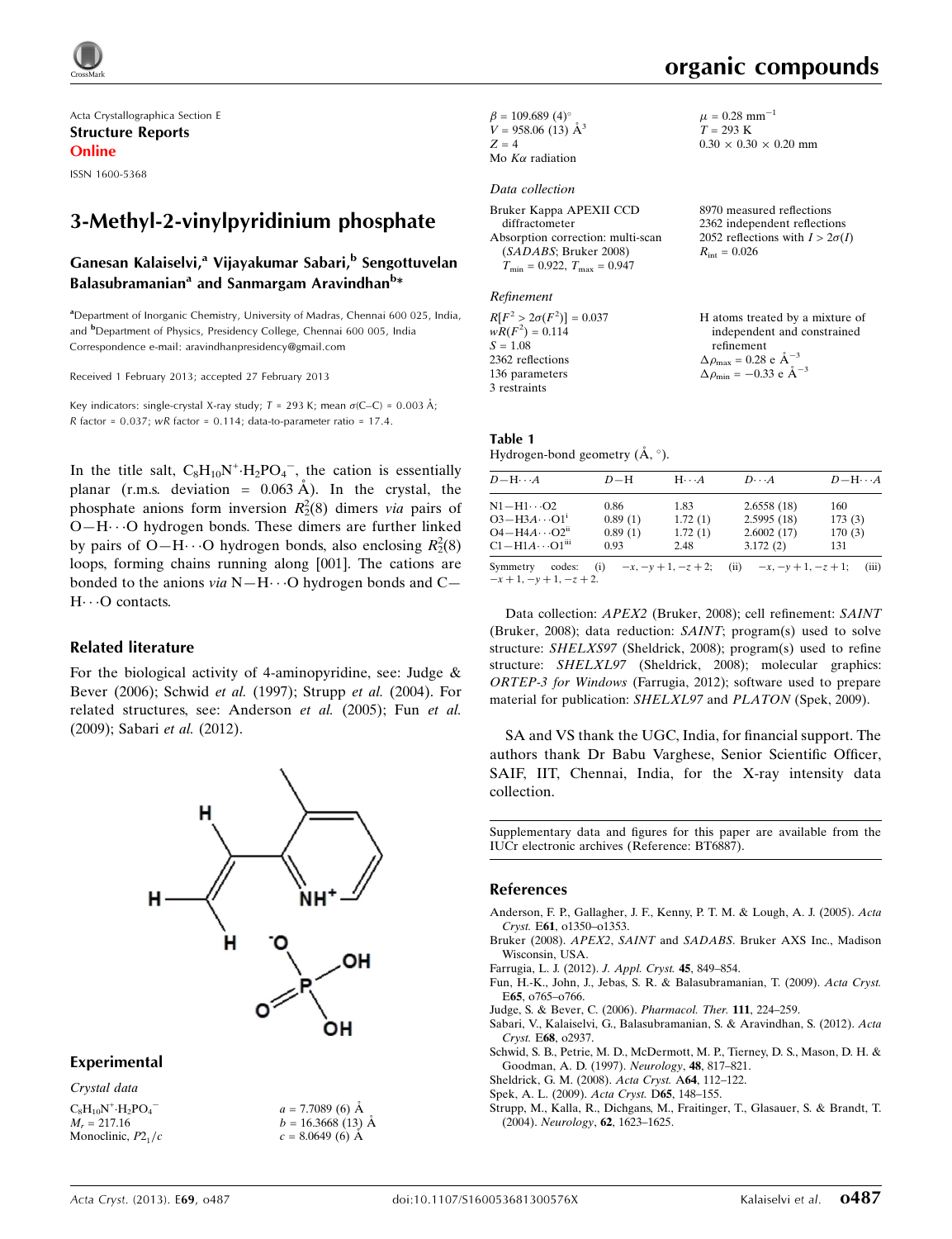# **supporting information**

*Acta Cryst.* (2013). E**69**, o487 [doi:10.1107/S160053681300576X]

# **3-Methyl-2-vinylpyridinium phosphate**

# **Ganesan Kalaiselvi, Vijayakumar Sabari, Sengottuvelan Balasubramanian and Sanmargam Aravindhan**

## **S1. Comment**

4-Aminopyridine (Fampridine) is used clinically in Lambert-Eaton myastheni syndrome and multiple sclerosis because by blocking potassium channels it prolongs action potentials thereby increasing transmitter release at the neuromuscular junction (Judge & Bever *et al.*, 2006; Schwid *et al.*, 1997; Strupp *et al.*, 2004).

In the title compound (Fig. 1), the bond lengths and angles have normal values. The asymmetric unit is composed of one 3-methyl 2-vinyl pyridinium cation and one phosphate anion. The C1—N1—C5 angle in the pyridinium ring is widened to 123.35 (2) °, compared to 115.25 (13)° in 4-aminopyridine (Anderson *et al.*, 2005), 121.20 (15) in 1-(2-carboxyethyl)-5-ethyl-2-methylpyridinium (Sabari *et al.*, 2012) and 120.7 (2)° in Aminopyridinium (Fun *et al.*, 2009). The 3 methyl 2-vinyl pyridinium ring is essentially planar with the maximum deviation from planarity being 0.008 (2) Å for atom C5. The sum of the bond angles around the N1 atom  $(359.89^\circ)$  indicates *sp*<sup>2</sup> hybridization.

The phosphate anions form centrosymmetric  $R_2^2(8)$  dimers *via* O—H···O hydrogen bonds. These dimers are further linked to chains running along the c axis. The cations are boned to the anions via N—H···O hydrogen bonds and C— H···O contacts.

#### **S2. Experimental**

1 g (0.0084 mol) of freshly distilled 3-methyl 2-vinyl pyridine was dissolved in 15 ml of diethyl ether at -10°C under nitrogen atmosphere. To the above solution,  $0.5$  ml of  $H_3PO_4$  and 10 ml of diethyl ether mixture was added in drops with continuous stirring. The product obtained as a white solid was filtered, washed with diethyl ether and dried under vacuum, the product was recrystallized from methanol. Yield: 100% (1.82 g).

# **S3. Refinement**

All H atoms were found in a difference Fourier map and those bonded to O were refined with a distance restraint of 0.90 (1)Å. The other H atoms were fixed geometrically and allowed to ride on their attached atoms, with C—H ranging from 0.93 to 0.96 Å, and with  $U_{\text{iso}} = 1.2-1.5U_{\text{eq}}(C, N)$ . The methyl group was allowed to rotate but not to tip.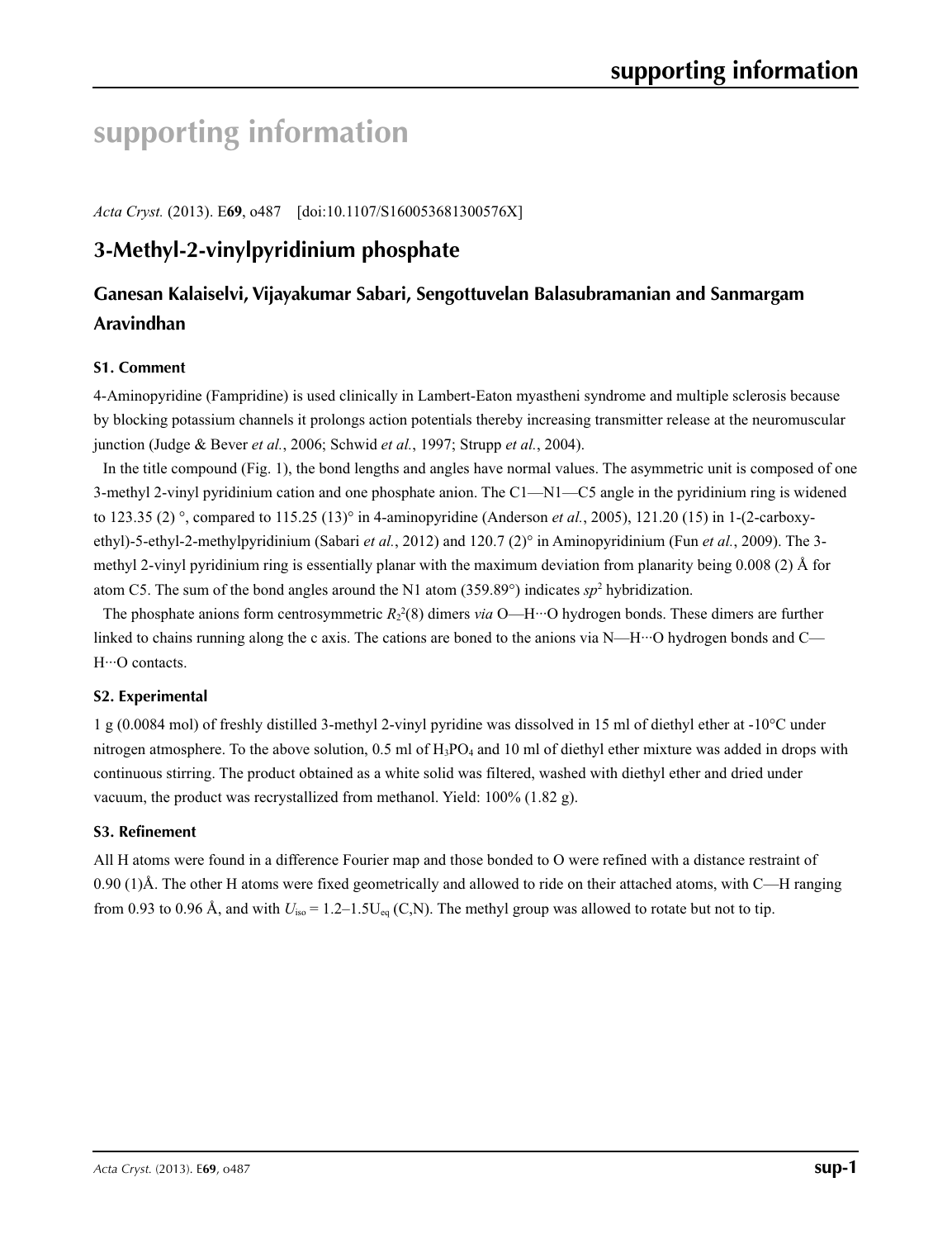

# **Figure 1**

View of one molecule of the title compound showing the atom-labelling scheme. Displacement ellipsoids are drawn at the 30% probability level (arbitrary spheres for the H atoms).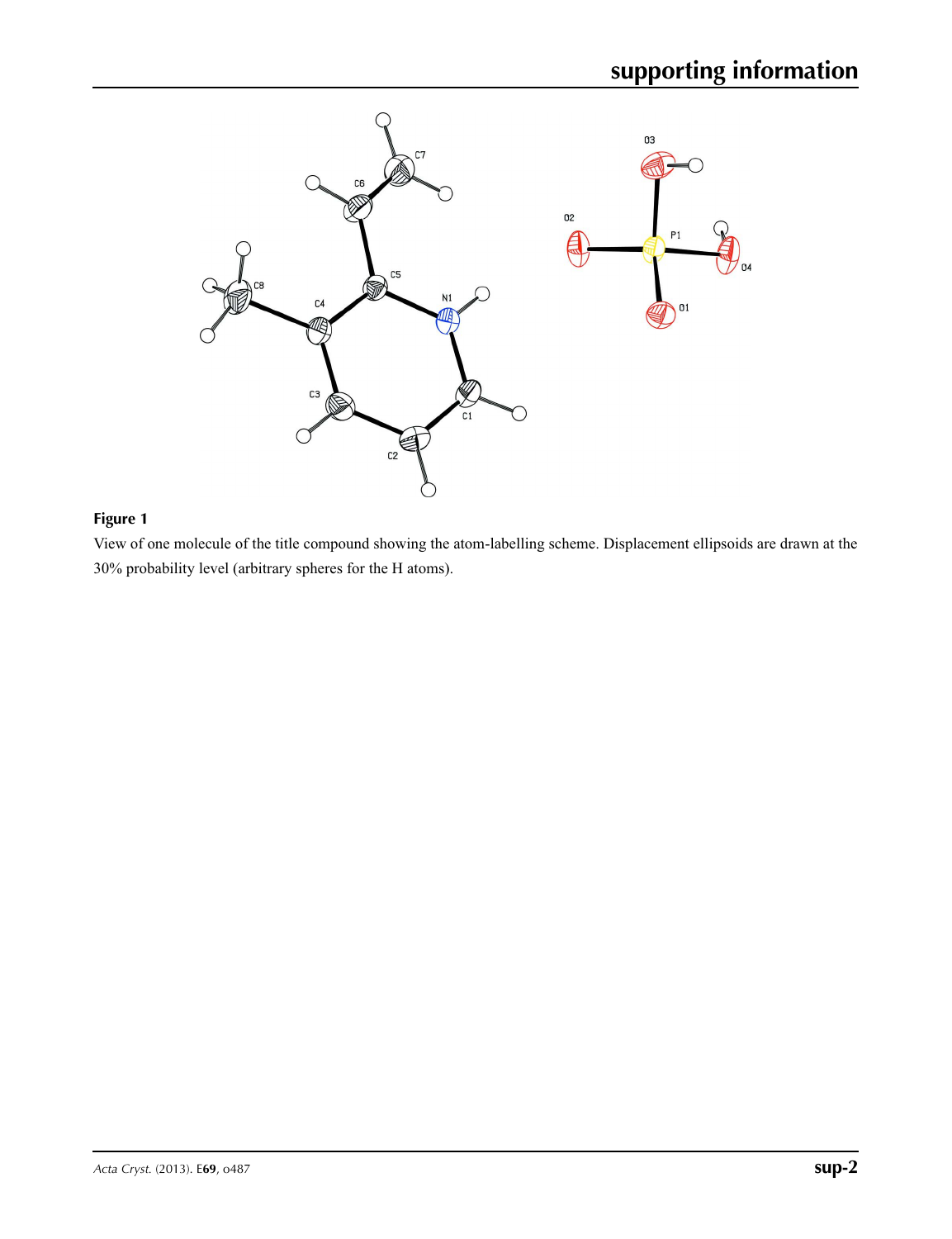

# **Figure 2**

A view of the crystal packing. Hydrogen bonds are drawn as dashed lines. H atoms not involved in hydrogen bonding have been omitted for clarity.

# **3-Methyl-2-vinylpyridinium phosphate**

| Crystal data                       |                                        |
|------------------------------------|----------------------------------------|
| $C_8H_{10}N^+ \cdot H_2O_4P^-$     | $V = 958.06(13)$ Å <sup>3</sup>        |
| $M_r = 217.16$                     | $Z=4$                                  |
| Monoclinic, $P2_1/c$               | $F(000) = 456$                         |
| Hall symbol: -P 2ybc               | $D_x = 1.506$ Mg m <sup>-3</sup>       |
| $a = 7.7089$ (6) Å                 | Mo Ka radiation, $\lambda = 0.71073$ Å |
| $b = 16.3668(13)$ Å                | Cell parameters from 8834 reflections  |
| $c = 8.0649(6)$ Å                  | $\theta$ = 2.1–31.2°                   |
| $\beta$ = 109.689 (4) <sup>o</sup> | $\mu = 0.28$ mm <sup>-1</sup>          |
|                                    |                                        |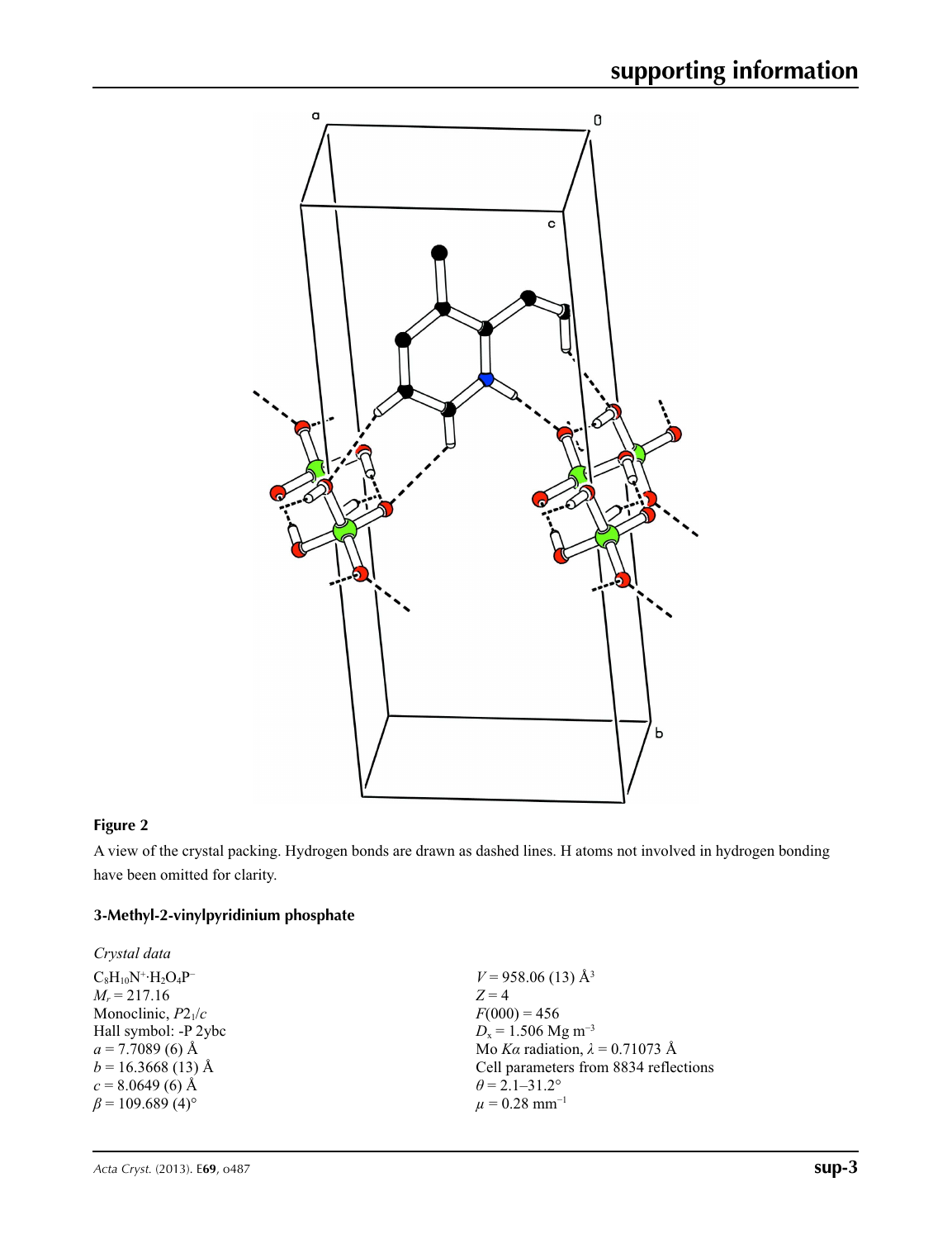#### $T = 293 \text{ K}$ Block, colourless

*Data collection*

| 8970 measured reflections<br>2362 independent reflections               |
|-------------------------------------------------------------------------|
| 2052 reflections with $I > 2\sigma(I)$                                  |
| $R_{\rm int} = 0.026$                                                   |
| $\theta_{\text{max}} = 28.3^{\circ}, \theta_{\text{min}} = 2.5^{\circ}$ |
| $h = -10 \rightarrow 10$                                                |
| $k = -21 \rightarrow 17$                                                |
| $l = -10 \rightarrow 10$                                                |
|                                                                         |
| Secondary atom site location: difference Fourier                        |
| map                                                                     |
| Hydrogen site location: inferred from                                   |
| neighbouring sites                                                      |
| H atoms treated by a mixture of independent                             |
| and constrained refinement                                              |
|                                                                         |

136 parameters 3 restraints Primary atom site location: structure-invariant direct methods

#### $0.30 \times 0.30 \times 0.20$  mm

H atoms treated by a mixture of independent and constrained refinement  $w = 1/[\sigma^2 (F_o^2) + (0.0631P)^2 + 0.2803P]$ where  $P = (F_o^2 + 2F_c^2)/3$  $(\Delta/\sigma)_{\text{max}} = 0.003$  $\Delta\rho_{\text{max}}$  = 0.28 e Å<sup>-3</sup>

#### *Special details*

**Geometry**. All e.s.d.'s (except the e.s.d. in the dihedral angle between two l.s. planes) are estimated using the full covariance matrix. The cell e.s.d.'s are taken into account individually in the estimation of e.s.d.'s in distances, angles and torsion angles; correlations between e.s.d.'s in cell parameters are only used when they are defined by crystal symmetry. An approximate (isotropic) treatment of cell e.s.d.'s is used for estimating e.s.d.'s involving l.s. planes.

Δ*ρ*min = −0.33 e Å−3

**Refinement**. Refinement of  $F^2$  against ALL reflections. The weighted *R*-factor  $wR$  and goodness of fit *S* are based on  $F^2$ , conventional *R*-factors *R* are based on *F*, with *F* set to zero for negative  $F^2$ . The threshold expression of  $F^2 > \sigma(F^2)$  is used only for calculating *R*-factors(gt) *etc*. and is not relevant to the choice of reflections for refinement. *R*-factors based on *F*<sup>2</sup> are statistically about twice as large as those based on *F*, and *R*- factors based on ALL data will be even larger.

*Fractional atomic coordinates and isotropic or equivalent isotropic displacement parameters (Å<sup>2</sup>)* 

|                | $\mathcal{X}$ | v           | Ζ         | $U_{\rm iso}$ */ $U_{\rm eq}$ |  |
|----------------|---------------|-------------|-----------|-------------------------------|--|
| C <sub>1</sub> | 0.5293(2)     | 0.35216(10) | 0.9141(2) | 0.0394(4)                     |  |
| H1A            | 0.5318        | 0.4089      | 0.9225    | $0.047*$                      |  |
| C <sub>2</sub> | 0.6707(3)     | 0.30687(12) | 1.0253(3) | 0.0446(4)                     |  |
| H2             | 0.7706        | 0.3322      | 1.1082    | $0.054*$                      |  |
| C <sub>3</sub> | 0.6608(2)     | 0.22259(11) | 1.0112(3) | 0.0420(4)                     |  |
| H <sub>3</sub> | 0.7546        | 0.1911      | 1.0870    | $0.050*$                      |  |
| C <sub>4</sub> | 0.5138(2)     | 0.18417(10) | 0.8859(2) | 0.0349(4)                     |  |
| C <sub>5</sub> | 0.3751(2)     | 0.23315(9)  | 0.7738(2) | 0.0304(3)                     |  |
| C <sub>6</sub> | 0.2165(2)     | 0.19908(11) | 0.6336(2) | 0.0404(4)                     |  |
| H6             | 0.1973        | 0.1432      | 0.6382    | $0.048*$                      |  |
| C7             | 0.1003(3)     | 0.23843(13) | 0.5042(3) | 0.0514(5)                     |  |
| H7A            | 0.1131        | 0.2945      | 0.4934    | $0.062*$                      |  |
| H7B            | 0.0040        | 0.2106      | 0.4221    | $0.062*$                      |  |
|                |               |             |           |                               |  |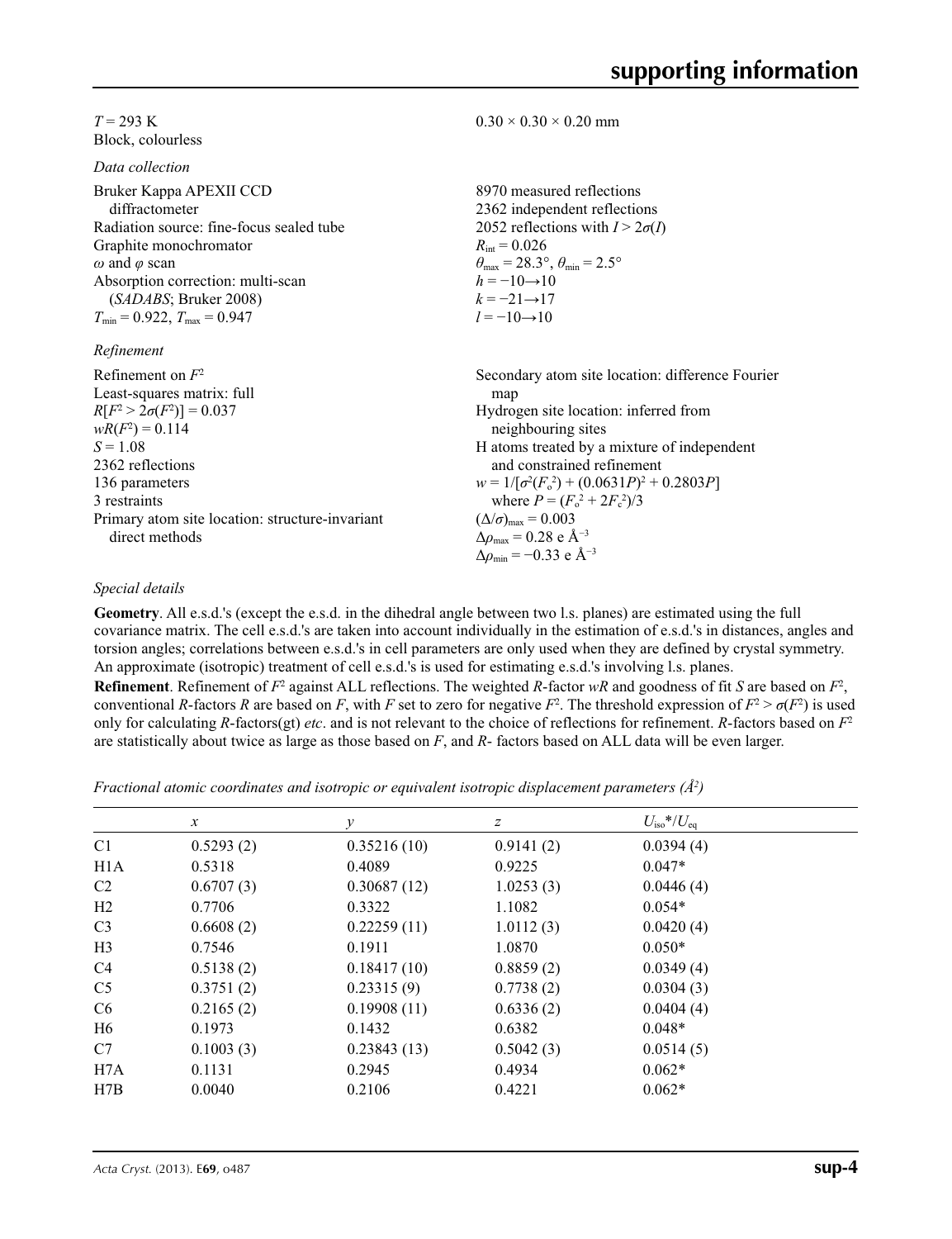| C8               | 0.5063(3)      | 0.09263(11) | 0.8732(3)   | 0.0545(5)    |
|------------------|----------------|-------------|-------------|--------------|
| H8A              | 0.3981         | 0.0732      | 0.8944      | $0.082*$     |
| H8B              | 0.6139         | 0.0699      | 0.9594      | $0.082*$     |
| H8C              | 0.5020         | 0.0762      | 0.7576      | $0.082*$     |
| N1               | 0.38850(18)    | 0.31502(8)  | 0.79424(17) | 0.0319(3)    |
| H1               | 0.3015         | 0.3448      | 0.7263      | $0.038*$     |
| O <sub>1</sub>   | 0.20750(17)    | 0.49478(7)  | 0.95492(15) | 0.0374(3)    |
| O <sub>2</sub>   | 0.12761(18)    | 0.42554(7)  | 0.65535(15) | 0.0414(3)    |
| O <sub>3</sub>   | $-0.11397(18)$ | 0.44558(8)  | 0.78857(17) | 0.0460(3)    |
| O <sub>4</sub>   | 0.0217(2)      | 0.56754(7)  | 0.68547(16) | 0.0446(3)    |
| P <sub>1</sub>   | 0.06935(6)     | 0.48168(2)  | 0.77599(5)  | 0.03024(15)  |
| H <sub>3</sub> A | $-0.143(4)$    | 0.4698(16)  | 0.875(3)    | $0.082(9)*$  |
| H <sub>4</sub> A | $-0.032(4)$    | 0.5639(19)  | 0.5694(14)  | $0.093(10)*$ |

*Atomic displacement parameters (Å2 )*

|                | $U^{11}$   | $L^{22}$   | $U^{33}$   | $U^{12}$     | $U^{13}$    | $U^{23}$       |
|----------------|------------|------------|------------|--------------|-------------|----------------|
| C <sub>1</sub> | 0.0427(9)  | 0.0273(8)  | 0.0485(10) | $-0.0054(6)$ | 0.0156(8)   | $-0.0067(7)$   |
| C <sub>2</sub> | 0.0361(9)  | 0.0435(10) | 0.0475(10) | $-0.0078(7)$ | 0.0052(8)   | $-0.0079(8)$   |
| C <sub>3</sub> | 0.0358(9)  | 0.0410(10) | 0.0443(10) | 0.0033(7)    | 0.0070(8)   | 0.0046(8)      |
| C4             | 0.0373(8)  | 0.0276(8)  | 0.0396(9)  | 0.0001(6)    | 0.0127(7)   | 0.0030(6)      |
| C <sub>5</sub> | 0.0335(8)  | 0.0259(7)  | 0.0333(8)  | $-0.0020(6)$ | 0.0132(6)   | 0.0008(6)      |
| C <sub>6</sub> | 0.0433(9)  | 0.0311(8)  | 0.0416(9)  | $-0.0076(7)$ | 0.0075(8)   | $-0.0013(7)$   |
| C7             | 0.0503(11) | 0.0437(10) | 0.0529(11) | 0.0008(8)    | 0.0077(9)   | $-0.0073(9)$   |
| C8             | 0.0614(12) | 0.0271(9)  | 0.0652(13) | 0.0024(8)    | 0.0085(10)  | 0.0084(9)      |
| N1             | 0.0333(7)  | 0.0259(7)  | 0.0360(7)  | 0.0012(5)    | 0.0113(6)   | 0.0007(5)      |
| O <sub>1</sub> | 0.0367(6)  | 0.0395(6)  | 0.0296(6)  | $-0.0004(5)$ | 0.0028(5)   | $-0.0013(5)$   |
| O <sub>2</sub> | 0.0573(8)  | 0.0318(6)  | 0.0308(6)  | 0.0166(5)    | 0.0092(5)   | 0.0004(5)      |
| O <sub>3</sub> | 0.0444(7)  | 0.0518(8)  | 0.0377(7)  | $-0.0129(6)$ | 0.0083(6)   | $-0.0120(6)$   |
| O <sub>4</sub> | 0.0703(9)  | 0.0243(6)  | 0.0330(6)  | 0.0110(5)    | 0.0093(6)   | 0.0008(5)      |
| P <sub>1</sub> | 0.0375(2)  | 0.0230(2)  | 0.0260(2)  | 0.00340(14)  | 0.00509(17) | $-0.00119(14)$ |

*Geometric parameters (Å, º)*

| $Cl - N1$          | 1.333(2) | $C7 - H7A$ | 0.9300     |
|--------------------|----------|------------|------------|
| $C1-C2$            | 1.372(3) | $C7 - H7B$ | 0.9300     |
| Cl <sub>–H1A</sub> | 0.9300   | $C8 - H8A$ | 0.9600     |
| $C2-C3$            | 1.384(3) | $C8 - H8B$ | 0.9600     |
| $C2-H2$            | 0.9300   | $C8 - H8C$ | 0.9600     |
| $C3-C4$            | 1.389(2) | $N1-H1$    | 0.8600     |
| $C3-H3$            | 0.9300   | $O1-P1$    | 1.4923(12) |
| $C4 - C5$          | 1.397(2) | $O2-P1$    | 1.5122(12) |
| $C4 - C8$          | 1.502(2) | $O3 - P1$  | 1.5663(13) |
| $C5-M1$            | 1.350(2) | $O3$ —H3A  | 0.889(10)  |
| $C5-C6$            | 1.467(2) | $O4 - P1$  | 1.5691(12) |
| $C6-C7$            | 1.295(3) | $O4 - H4A$ | 0.889(10)  |
| $C6 - H6$          | 0.9300   |            |            |